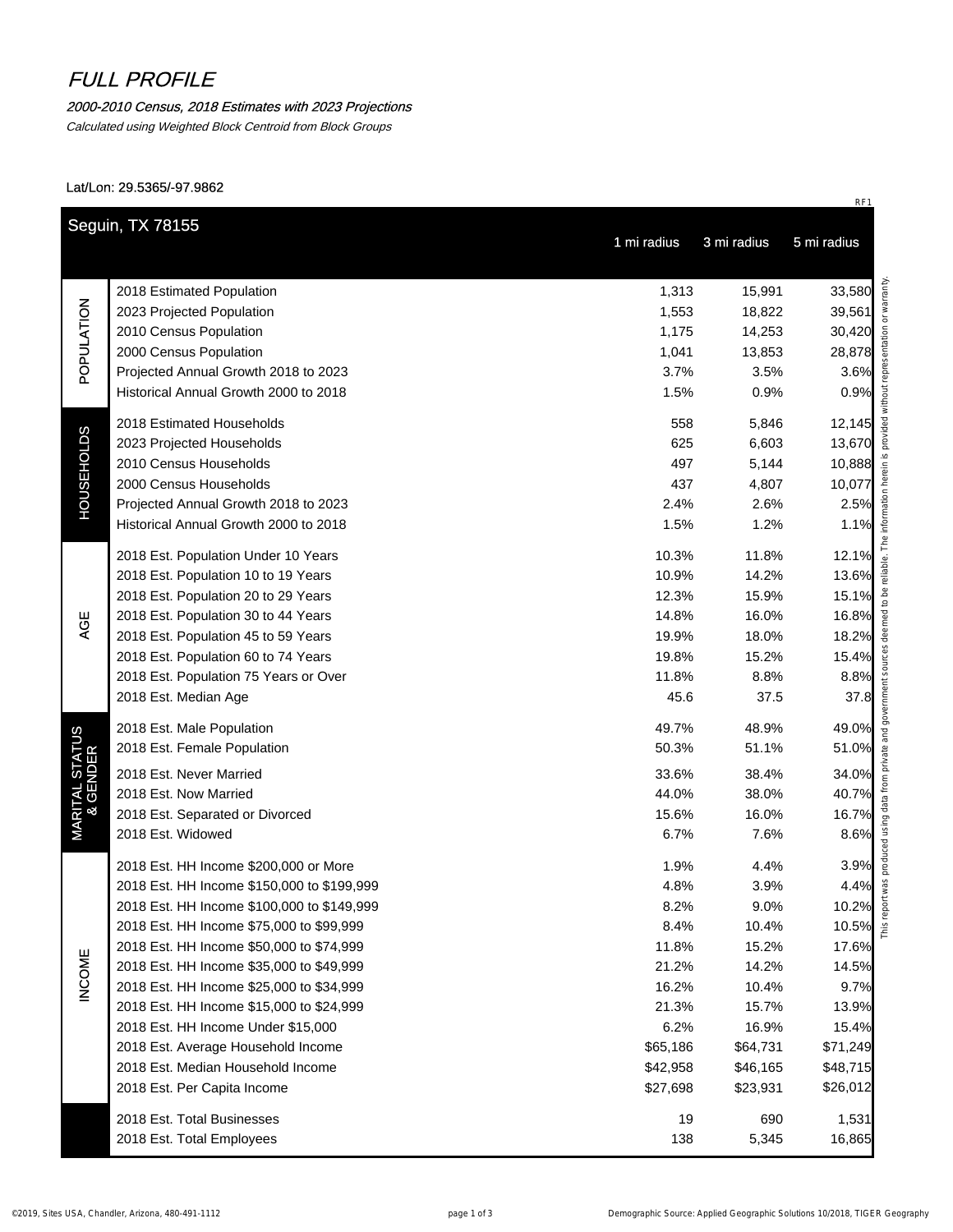# FULL PROFILE

## 2000-2010 Census, 2018 Estimates with 2023 Projections

Calculated using Weighted Block Centroid from Block Groups

#### Lat/Lon: 29.5365/-97.9862

|                                   |                                                  | 1 mi radius | 3 mi radius | 5 mi radius |
|-----------------------------------|--------------------------------------------------|-------------|-------------|-------------|
| <b>RACE</b>                       | 2018 Est. White                                  | 83.1%       | 75.5%       | 73.5%       |
|                                   | 2018 Est. Black                                  | 6.9%        | 9.4%        | 9.4%        |
|                                   | 2018 Est. Asian or Pacific Islander              | 0.6%        | 0.7%        | 1.0%        |
|                                   | 2018 Est. American Indian or Alaska Native       | 0.3%        | 0.6%        | 0.6%        |
|                                   | 2018 Est. Other Races                            | 9.1%        | 13.8%       | 15.5%       |
|                                   | 2018 Est. Hispanic Population                    | 516         | 8,775       | 18,369      |
|                                   | 2018 Est. Hispanic Population                    | 39.3%       | 54.9%       | 54.7%       |
| <b>HISPANIC</b>                   | 2023 Proj. Hispanic Population                   | 39.8%       | 56.0%       | 55.7%       |
|                                   | 2010 Hispanic Population                         | 35.0%       | 50.1%       | 50.5%       |
|                                   | 2018 Est. Adult Population (25 Years or Over)    | 952         | 10,270      | 22,052      |
|                                   | 2018 Est. Elementary (Grade Level 0 to 8)        | 5.2%        | 7.3%        | 7.3%        |
|                                   | 2018 Est. Some High School (Grade Level 9 to 11) | 7.3%        | 11.2%       | 10.3%       |
|                                   | 2018 Est. High School Graduate                   | 35.1%       | 36.1%       | 37.1%       |
| EDUCATION<br>(Adults 25 or Older) | 2018 Est. Some College                           | 27.5%       | 20.3%       | 21.3%       |
|                                   | 2018 Est. Associate Degree Only                  | 7.0%        | 6.5%        | 6.1%        |
|                                   | 2018 Est. Bachelor Degree Only                   | 12.9%       | 10.8%       | 11.4%       |
|                                   | 2018 Est. Graduate Degree                        | 5.0%        | 7.9%        | 6.6%        |
|                                   | 2018 Est. Total Housing Units                    | 597         | 6,296       | 12,952      |
|                                   | 2018 Est. Owner-Occupied                         | 64.9%       | 56.6%       | 59.3%       |
| <b>HOUSING</b>                    | 2018 Est. Renter-Occupied                        | 28.6%       | 36.2%       | 34.4%       |
|                                   | 2018 Est. Vacant Housing                         | 6.5%        | 7.2%        | 6.2%        |
|                                   | 2010 Homes Built 2005 or later                   | 0.6%        | 1.1%        | 2.0%        |
|                                   | 2010 Homes Built 2000 to 2004                    | 12.0%       | 16.1%       | 17.8%       |
|                                   | 2010 Homes Built 1990 to 1999                    | 15.1%       | 14.7%       | 15.0%       |
|                                   | 2010 Homes Built 1980 to 1989                    | 14.2%       | 16.9%       | 16.1%       |
| <b>BUILT BY YEAR</b>              | 2010 Homes Built 1970 to 1979                    | 30.5%       | 21.8%       | 21.5%       |
| w                                 | 2010 Homes Built 1960 to 1969                    | 9.2%        | 13.7%       | 12.6%       |
| <b>HOMES</b>                      | 2010 Homes Built 1950 to 1959                    | 8.0%        | 11.7%       | 13.0%       |
|                                   | 2010 Homes Built Before 1949                     | 3.5%        | 9.1%        | 8.9%        |
|                                   | 2010 Home Value \$1,000,000 or More              | 0.2%        | 0.1%        | 0.1%        |
|                                   | 2010 Home Value \$500,000 to \$999,999           | 3.5%        | 3.9%        | 2.9%        |
|                                   | 2010 Home Value \$400,000 to \$499,999           | 2.4%        | 2.6%        | 2.3%        |
|                                   | 2010 Home Value \$300,000 to \$399,999           | 16.9%       | 9.9%        | 7.6%        |
|                                   | 2010 Home Value \$200,000 to \$299,999           | 12.7%       | 18.0%       | 17.9%       |
|                                   | 2010 Home Value \$150,000 to \$199,999           | 33.2%       | 21.2%       | 19.8%       |
|                                   | 2010 Home Value \$100,000 to \$149,999           | 10.6%       | 11.3%       | 17.8%       |
| <b>HOME VALUES</b>                | 2010 Home Value \$50,000 to \$99,999             | 17.0%       | 25.0%       | 25.8%       |
|                                   | 2010 Home Value \$25,000 to \$49,999             | 4.2%        | 13.1%       | 12.6%       |
|                                   | 2010 Home Value Under \$25,000                   | 8.5%        | 5.4%        | 6.2%        |
|                                   | 2010 Median Home Value                           | \$173,329   | \$147,644   | \$137,076   |
|                                   | 2010 Median Rent                                 | \$798       | \$632       | \$664       |